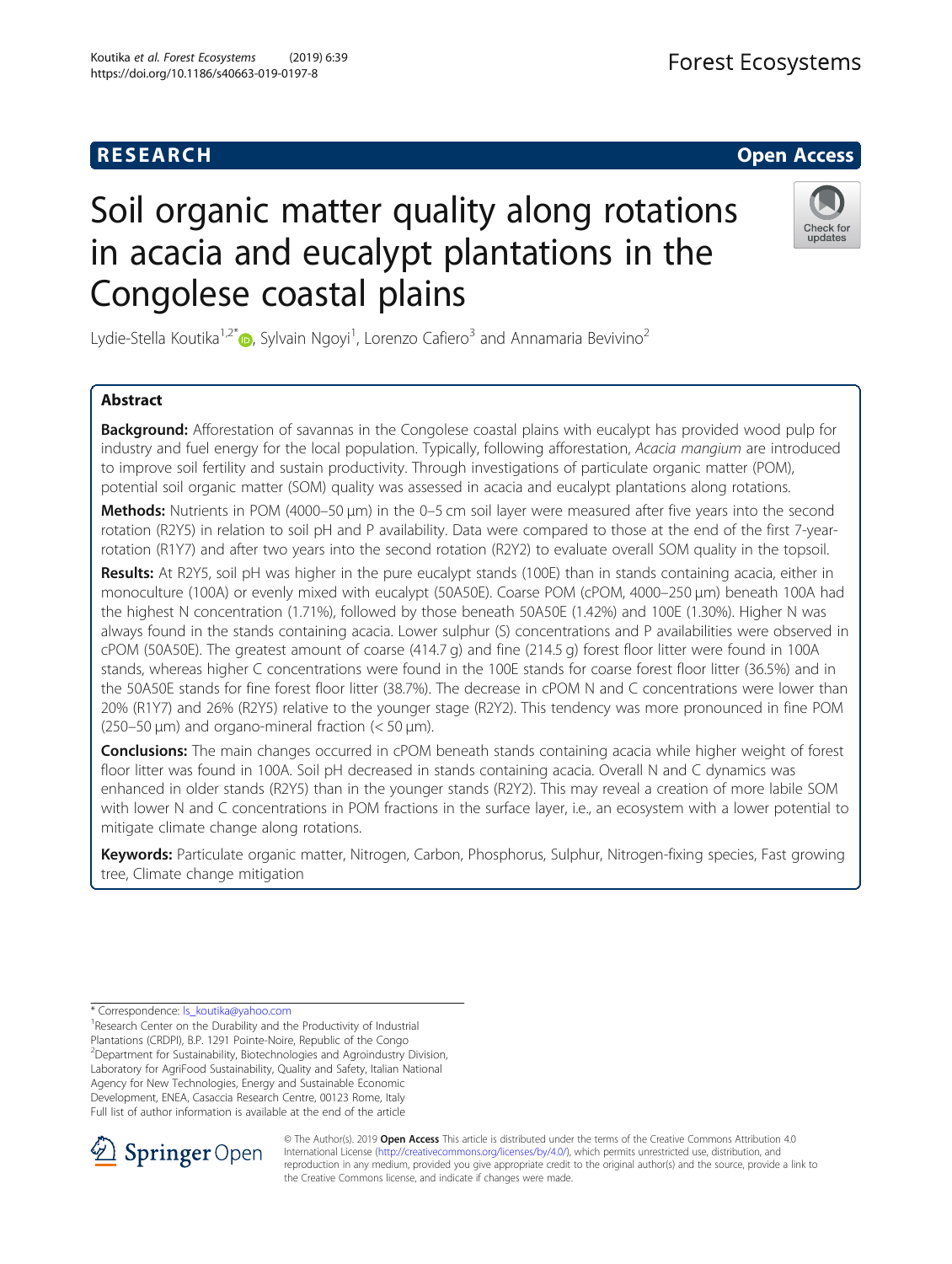## Background

Soil organic carbon (SOC) is the main component of soil organic matter (SOM) (Platteau et al. [2006;](#page-11-0) Lal [2008](#page-11-0)). Fluxes of C from soil to atmosphere are partially regulated by the physical, and chemical characteristics of this SOM (Stewart et al. [2009](#page-11-0); Kirkby et al. [2013\)](#page-11-0), and is linked to other nutrients such as N, P and S (Binkley [1992](#page-10-0); Sang et al. [2013;](#page-11-0) Kopittke et al. [2017\)](#page-11-0). Factors such as soil texture, climate and relief have an undeniable impact on SOC status, i.e., on SOM quality and quantity (Pieri [1989;](#page-11-0) Hassink et al. [1993](#page-11-0); Koutika et al. [1999](#page-11-0); Galantini et al. [2004\)](#page-11-0). SOC sequestration, i.e., taking up atmospheric  $CO<sub>2</sub>$  and converting it into soil C may potentially and simultaneously improve soil fertility, increase food and wood production and mitigate climate change (Lal [2004](#page-11-0), [2008;](#page-11-0) [www.4per1000.org](http://www.4per1000.org)). Land-use changes have a great impact on the status and dynamics of SOM and its further impact on SOC sequestration and climate change mitigation (Lal [2014\)](#page-11-0). Land-use changes such as afforestation of unmanaged lands, pastures, savannas or cerrados alter SOM i.e., SOC inputs and decomposition, and, consequently, impact on C, N and P dynamics (Gonçalves et al. [2008](#page-11-0); Pérez-Cruzado et al. [2012](#page-11-0); Forrester et al. [2013;](#page-11-0) Epron et al. [2015](#page-11-0); Dou et al. [2016;](#page-11-0) Tchichelle et al. [2017;](#page-11-0) Koutika [2019](#page-11-0)).

In the 1950's, native tropical savannas on inherently nutrient-poor soils in the Congolese coastal plains in the Republic of the Congo have been afforested using fast growing eucalypt (Makany [1964\)](#page-11-0) with the primary goals of providing both wood for the pulp industry and fuel energy for the rural population (Delwaulle et al. [1978,](#page-11-0) [1981](#page-11-0)). Currently these plantations greatly contribute to preserving natural forests, since around 94% of Congolese homes use forest products as fuel in both wood and charcoal (Shure et al. [2010](#page-11-0)), and mitigate climate change by storing C in both soil and biomass i.e., increased soil C stocks and stand wood biomass (Epron et al. [2013](#page-11-0); Koutika et al. [2014](#page-11-0)). Research conducted in the native tropical savannas in the Congolese coastal plains has regional importance. These savannas extend to around 6 million hectares in the countries of Central Africa, e.g., the Democratic Republic of the Congo, Gabon and the Republic of the Congo (Schwartz and Namri [2002](#page-11-0)). Nutrient supply in these inherently poor soils depends predominantly on decomposition of organic residues, since little or no replenishment is made with fertilizers (Laclau et al. [2005\)](#page-11-0). Depletion in nutrient availability occurs rapidly after successive rotations inducing a decline in the productivity of fast-growing plantations (Laclau et al. [2005](#page-11-0); Corbeels et al. [2005\)](#page-10-0). As nitrogenfixing tree species (NFS), acacia has been introduced since the 1990s to restore and improve soil fertility and sustain the productivity of eucalypt plantations in the Congolese coastal plains (Bernhard-Reversat [1993](#page-10-0); Bouillet et al. [2013;](#page-10-0) Epron et al. [2013](#page-11-0); Koutika [2019\)](#page-11-0).

During the past years, the benefits of mixed-species plantations of acacia and eucalypt in the Congolese coastal plains have been evaluated for multiple benefits, including (i) increased forest productivity (Bouillet et al. [2013](#page-10-0); Epron et al. [2013\)](#page-11-0); (ii) improved soil fertility i.e., increased cumulative net production of mineral N, soil N concentration and stock in bulk soil and fractions (Koutika et al. [2014](#page-11-0); Koutika et al. [2017](#page-11-0); Tchichelle et al. [2017](#page-11-0)); and (iii) sequestered C through increased soil C stock and concentration in bulk soil and fractions, and biomass (Epron et al. [2013](#page-11-0); Koutika et al. [2014;](#page-11-0) Koutika et al. [2017](#page-11-0)). Both soil N and C accretions have been reported in mixed-species plantations of NFS and nonfixing species worldwide (Resh et al. [2002;](#page-11-0) Binkley [2005](#page-10-0); Forrester et al. [2013;](#page-11-0) Bauters et al. [2015\)](#page-10-0). This is due to enhanced below- and aboveground biomass and forest growth as result of higher soil N availability, i.e., N-fixation permits C accretion and tends to reduce C loss, thus contributing to climate change mitigation (Binkley [1992](#page-10-0); Fornara et al. [2013](#page-11-0)). In addition to the above benefits reported in the Congolese coastal plains, an improvement in soil P status in the coarse fraction of POM (measured by an increase in resin extractable P in cPOM; 4000–250 μm) has been noticed in afforested stands with acacia or/and eucalypt relative to native savannas (Koutika and Mareschal [2017;](#page-11-0) Koutika [2019](#page-11-0)). However, probably due to the high P demand in supplying symbiotic root nodules and  $N_2$  fixation processes of acacia trees (Binkley [1992;](#page-10-0) Inagaki et al. [2011](#page-11-0)), a decrease in P availability and soil pH in afforested stands with acacia alone or in mixture with eucalypt relative to pure eucalypt stands has been observed (Koutika et al. [2014](#page-11-0); Koutika et al. [2016\)](#page-11-0).

Particulate organic matter (POM) is an early SOM indicator for evaluating changes in different ecosystems, e.g., forests, pastures and cropping systems (Cambardella and Elliot [1992;](#page-10-0) Sikora et al. [1996\)](#page-11-0). According to soil type and characteristics, POM status may be determined by physicochemical (Vanlauwe et al. [1999;](#page-12-0) Koutika et al. [2001](#page-11-0)) or physical procedures (Epron et al. [2015](#page-11-0); Koutika et al. [2017](#page-11-0)). It is a useful parameter since it relates to labile SOM and responds readily to soil management when no changes have been yet noticed in the bulk soil (Koutika et al. [2001](#page-11-0), [2002;](#page-11-0) Wander [2004\)](#page-12-0). Removing both the aboveground litter and harvest residues reduces soil C accretion in monocultural eucalypt plantations in the long-term, where three rotations each of seven years, i.e., a total of 21 years were evaluated in the Congolese coastal plains (Epron et al. [2015\)](#page-11-0).

This study determines SOM dynamics and changes in soil pH in the Ferallic arenosol along with rotations of acacia and eucalypt plantations established in the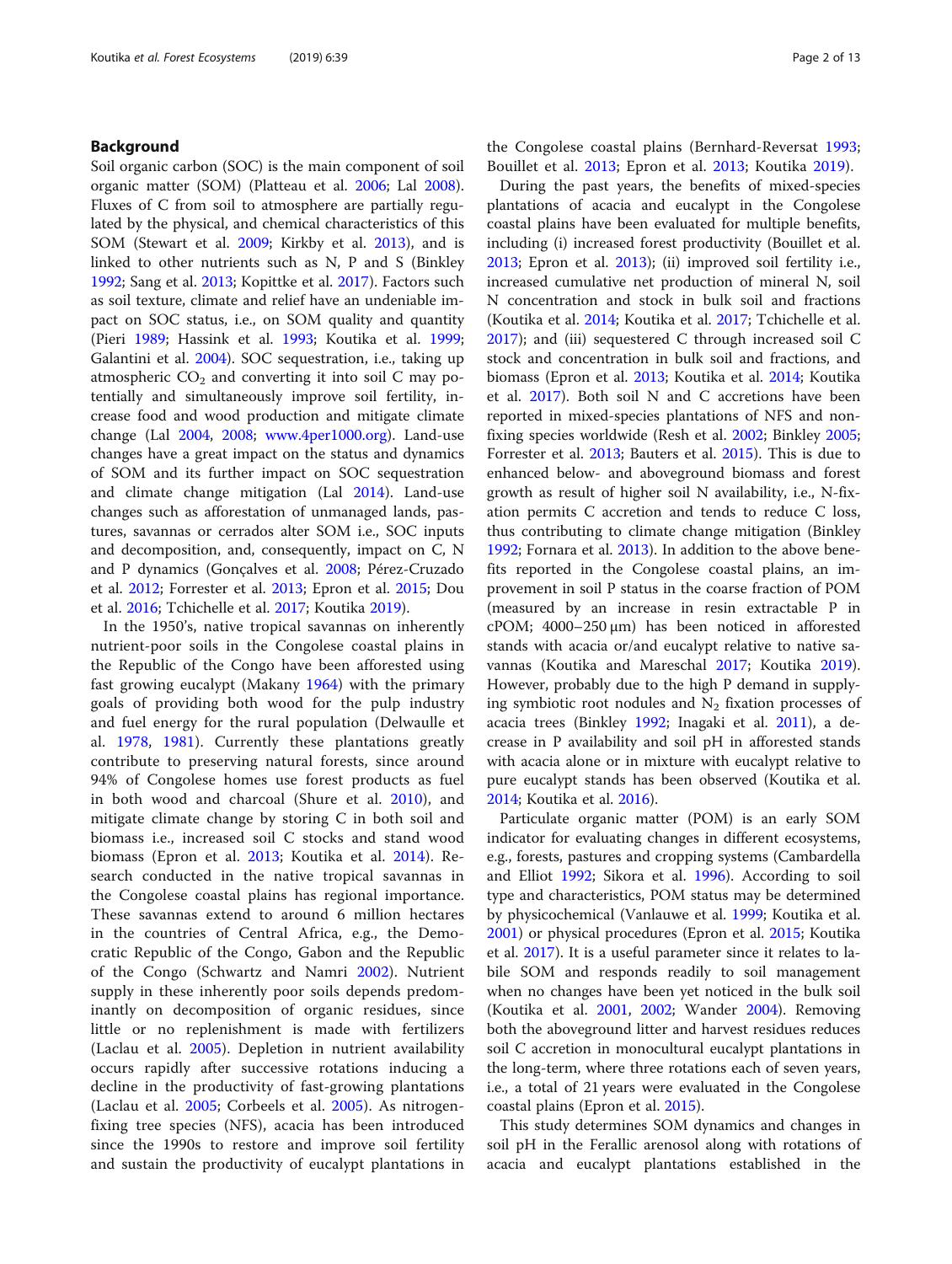Congolese coastal plains. Five questions were addressed: (i) would SOM mineralisation be enhanced through POM (4000–50 μm) mainly in the coarse fraction (4000–250 μm); (ii) would P availability decrease beneath mixed-species plantations at year 5 of the second rotation? (iii) how would POM dynamics and soil pH change over time, i.e., from R1Y7 to R2Y2 and R2Y5, knowing that high amounts of litterfall, forest floor and harvest residues were left after the first harvest and had accumulated for five years into the second rotation? (iv) would the trend previously observed in the second rotation at R2Y2 compared with R1Y7, i.e., higher N concentration in coarse POM  $(4000-250 \,\text{\mu m})$  in afforested stands with acacia (100A and 50A50E) than in 100E, persist at R2Y5? and (v) how would changes in SOM status affect the potential of the ecosystem to mitigate climate change? To answer these questions we conducted the following analyses: (i) assessment of N, C and S concentration in bulk soil, POM fractions and forest floor, soil pH and available P status at year 5 of the second rotation (R2Y5); and (ii) evaluation of the overall SOM dynamics through POM (N, C and S concentration) status and changes in soil pH, from the end of the first 7-yearrotation (R1Y7) to year 2 of the second rotation (R2Y2) till the current study (R2Y5).

## Materials and methods

## Site description

The experimental site is located on a plateau close to Tchissoko village in the Republic of the Congo, 35 km from Pointe-Noire (4°44′41′′ S & 12°01′51′′ E, 100 m Alt.) on a deep Ferralic arenosol laying on geological bedrock composed of thick detritic layers of continental origin dated from the plio-pleistocene era. These soils are characterized by a low CEC (<  $0.5 \text{ cmol}_c \text{ kg}^{-1}$ ), a high sand content (> 90% of the mineral soil), very low clay and silt content (6% and 2%, respectively) and low iron oxide content  $\langle$  < 1.5% of the bulk soil, Mareschal et al. [2011\)](#page-11-0). They are acidic with low  $C$  (< 1.2%) and N content (> 0.06%) (Koutika et al. [2014\)](#page-11-0). The climate in the area is sub-equatorial with high mean annual air humidity and air temperature (85% and 25 °C, respectively) and low seasonal variation (about 2% and 5 °C, respectively). Mean annual precipitation is 1200 mm with a dry season extending from June to September. The original vegetation was a native tropical savanna dominated by the  $C_4$  poaceae Loudetia arundinacea (Hochst.) Steud, which was afforested in 1984 with planted eucalypt hybrids.

An experimental trial was installed in May 2004, which included pure stands of Acacia mangium (100A) and of *Eucalyptus urophylla*  $\times$  *E. grandis* (100E) and mixedspecies stands with 50% of acacia and 50% of eucalypt (50A50E) in five replicates (randomized block design) at

a density of 800 trees·ha<sup>-1</sup>. Each stand covered 1250 m<sup>2</sup> and contained 100 trees  $(10 \times 10)$  including two buffer rows and an inner part of 36 trees (Epron et al. [2013](#page-11-0)). This first rotation was harvested in January 2012 at seven years old. A second rotation was planted with the same design in March 2012 (Koutika et al. [2016](#page-11-0); Tchichelle et al. [2017](#page-11-0)).

### Forest floor

The forest floor litter was sampled in May 2017 with a square metallic frame  $(50 \text{ cm} \times 50 \text{ cm})$  on 4–6 locations within each stand. The samples were oven-dried at 65 °C during 72 h and weighed. The forest floor nitrogen (kg·m<sup>-2</sup> of N) was calculated from the dry mass. N, C and S concentrations was evaluated using a Macro VARIO Cube Elemental Analyser (Germany) (see Epron et al. [2013;](#page-11-0) for details), while and P availability was determined by resin extraction (see more details below).

## Soil and forest floor analyses

## Soil sampling

As most soil organic matter is concentrated in the upper layer in the area (d'Annunzio et al. [2008\)](#page-10-0), soil was collected with an auger at 0–0.05 m depth in March 2017 at year 5 of the second rotation (R2Y5). Soil was sampled beneath three stands, the pure acacia (100A), and eucalypt (100E), and mixed-species (50% acacia and 50% eucalypt, 50A50E) in nine replicates by stands in three out of the five blocks. Three transects in 100A and 100E stands and six in 50A50E stands were set up in the inner part of each stand, starting at the base of a tree and ending in the center of the area delimited by four trees. Three cores were sampled on each transect, each sampling point being separated by 0.7 m from each other along the transect. The total number of sampling points was 27 ( $9 \times 3$  blocks) in 100A and 100E and 54 ( $18 \times 3$ blocks) in 50A50E. Soil samples were air-dried and sieved at 4 mm. Soil pH in H<sub>2</sub>O and 1 mol⋅L<sup>-1</sup> KCl (sample:liquid ratio, 1:5) were measured using a S47 SevenMulti TM (Mettler Toledo, Switzerland) after the suspensions were shaken for 30 min and equilibrated for one hour.

#### Particulate organic matter fractionation

Since the studied soils are sandy and contain low Fe oxide (Mareschal et al. [2011\)](#page-11-0), the physical fractionation of POM was done according to Epron et al. [\(2015\)](#page-11-0), and was followed by decantation to separate organic from mineral material as follows: 20 g of air-dried soil (sieved < 4 mm), 5 glass beads and 50 mL of distilled water were put in a 100-mL plastic bottle, and shaken for 16 h at 20 °C in an end-over-end shaker at 40 rpm (6 rotations∙ min<sup>-1</sup>). The suspension was wet-sieved to separate the 4000–250, 250–50 and 0–50 μm fractions. In the two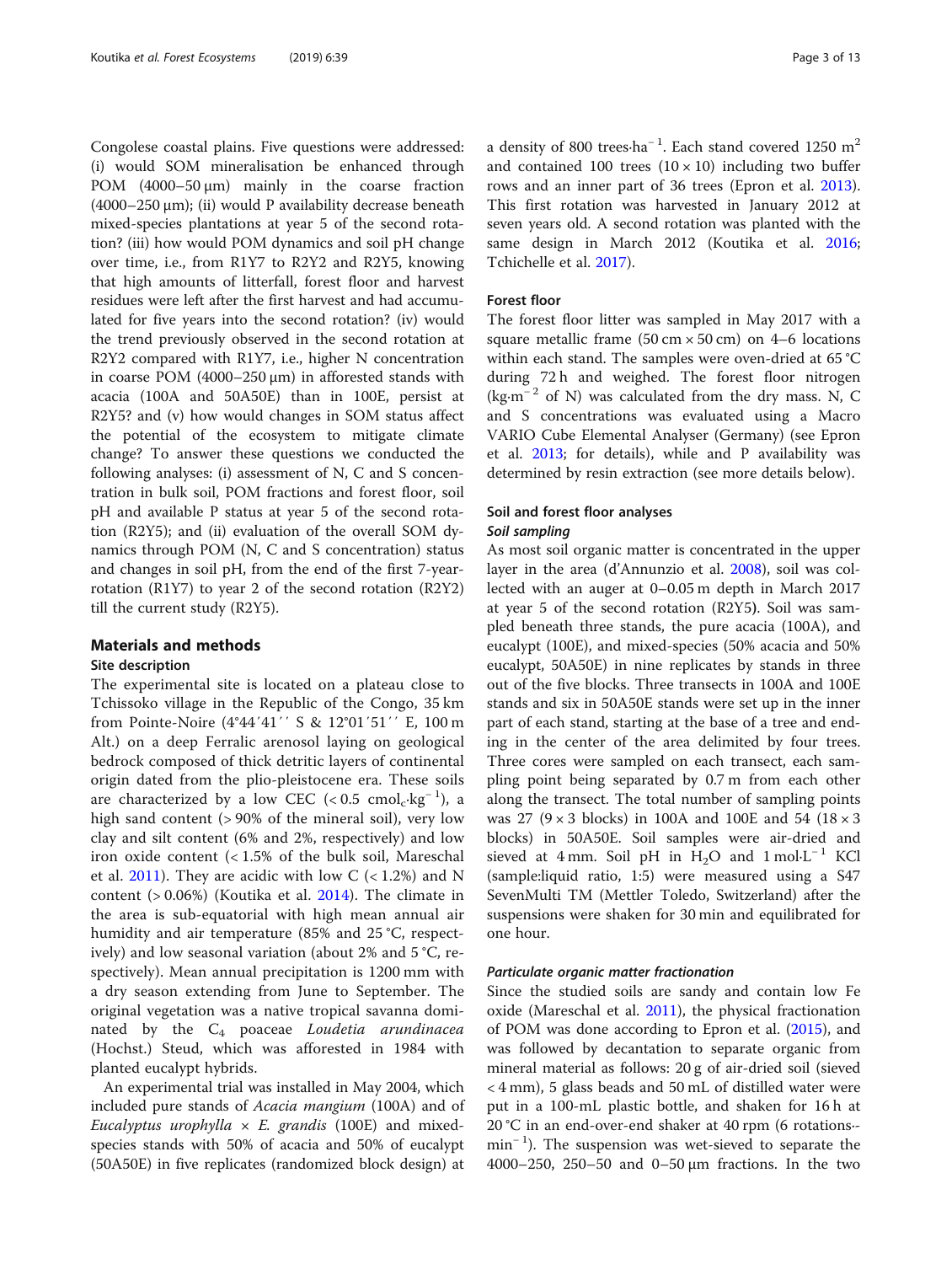<span id="page-3-0"></span>larger fractions, the organic components were separated from the mineral fraction by decantation. The following fractions were obtained: coarse POM (cPOM, 4000– 250 μm), fine POM (fPOM, 250–50 μm), organo-mineral fraction (OMF,  $<$  50  $\mu$ m), and the coarse and fine mineral fractions (cMIN 4000–250 μm and fMIN, 250– 50 μm). Of these, only cPOM, fPOM and OMF composed of organic material are considered in this study. All fractions were dried at 45 °C for 72 h and weighed.

The mass percentage of N, C and S concentrations in bulk soil, cPOM, fPOM, and OMF fractions were determined simultaneously using a Macro VARIO Cube Elemental Analyser (Germany). Available P in bulk soil, soil fractions and forest floor litter were determined by resin extraction. Two anion-exchange resin strips (BDH#551642S) each 20 mm × 60 mm were added to 0.5 g (soil) or 0.1–0.2 g (POM fraction) and suspended in 30 ml distilled water. Phosphate adsorbed by the anionexchange resin was recovered in 20 mL of  $0.5 \text{ mol} \cdot L^{-1}$ HCl after shaking for 16 h (100 revs·min<sup>-1</sup>) according to the method of Tiessen and Moir ([2008\)](#page-12-0). Malachite reactive P was determined at 630 nm with a JENWAY 6305 Spectrophotometer (UK).

#### Statistical analyses

Statistical analyses were performed with R software version 3.2.4 (R Core Team [2016](#page-11-0)). Similar analyses were performed to compare data of 7 years of the first rotation to 2 years of the second rotation (Koutika et al. [2017](#page-11-0)). The total number of samples in this study was 108, i.e., 27 ( $9 \times 3$  blocks) replicates were used for 100A and 100E stands, and 54 (18  $\times$  3 blocks) for the mixedspecies stands (50A50E). For the analysis at 5 years of the second rotation (R2Y5), a mixed-effect model (Bates et al. [2015](#page-10-0)) with blocks as random effects was used to estimate the effects of stand types (100A, 100E and 50A50E) as fixed effect. For the analysis at the three dates, i.e., the end of the first 7-year rotation (R1Y7), 2 (R2Y2) and 5 years (R2Y5) of the second rotation, a mixed-effect model (Bates et al. [2015\)](#page-10-0) with blocks as random effects was used to estimate the effects of stand types (100A, 100E and 50A50E) and time (R1Y7, R2Y2 and R2Y5) as fixed effects.

## Results

## Water and KCl pH

At year 5 of the second rotation (R2Y5), both afforested stands with acacia, i.e., 100A and 50A50E had significantly lower soil pH  $(H<sub>2</sub>O)$  than pure eucalypt (100E) stands (4.2) (Table 1). There were no significant differences in pH-KCl between stands. The difference between  $pH-H_2O$  and  $pH-KCl$  i.e., delta  $pH (\Delta pH)$  was significantly higher in the 100E stand (Table 1). Along rotations, i.e., from the end of the first 7-year-rotation (R1Y7) to year 2 (R2Y2) and 5 (R2Y5) of the second rotation, soil  $pH-H<sub>2</sub>O$  was higher in 100E, and lower in 100A at R1Y7 and R2Y2. There was no significant difference between pH-KCl in the three stands along the rotations, except for the significantly lower value in 50A50E relative to others at R2Y2 (Table 1). A higher change in soil pH was found in 100E and a lower change in soil pH was found in 100A at both R1Y7 and R2Y5, while no difference between stands was observed at R2Y2 (Table 1).

## Concentrations and quality of POM at year 5 of the second rotation (R2Y5)

## Weight of POM and organo-mineral fractions

There was no difference in the weight of coarse (cPOM, 4000–250 μm), fine (250–50 μm) POM or organo-mineral (< 50 μm) fractions based on 20 g fractionated soil between all studied stands (Table [2\)](#page-4-0). This tendency remained when the weight was estimated in gram per kg of soil (Table [2\)](#page-4-0).

## N, C, and S concentrations and P availability in bulk, POM and organo-mineral fractions

cPOM  $(4000-250 \,\mu m)$  beneath 100A had significantly higher N concentration (1.71%) than in either 50A50E and 100E stands (Fig. [1](#page-4-0)a). As for the bulk soil, no difference was found between stand types for fPOM and OMF. There was no difference in C concentration between stand types for bulk soil and all fractions (Fig. [1](#page-4-0)b). Sulphur concentration was significantly lower in the cPOM beneath 50A50E (0.17%) relative to 100A (0.21%) stands, while there was no difference between bulk soil and fractions (Fig. [1](#page-4-0)c). The significantly lower P availability was still observed in the cPOM in 50A50E (4.6

Table 1 Soil pH change along rotations from the end of the first 7-year-rotation (R1Y7), to year 2 of the second rotation (R2Y2) and 5 of the second rotation (R2Y5)

|                                                                                                                                                        | <b>R1Y7</b> |        |      | R <sub>2</sub> Y <sub>2</sub> |        |      | R <sub>2</sub> Y <sub>5</sub>                                                                                                          |        |      |
|--------------------------------------------------------------------------------------------------------------------------------------------------------|-------------|--------|------|-------------------------------|--------|------|----------------------------------------------------------------------------------------------------------------------------------------|--------|------|
|                                                                                                                                                        | 100A        | 50A50F | 100F | 100A                          | 50A50F | 100F | 100A                                                                                                                                   | 50A50F | 100F |
| $pH-H2O$                                                                                                                                               |             |        |      |                               |        |      | 4.2 (± 0.03) c 4.4 (± 0.02) b 4.5 (± 0.04) a 4.4 (± 0.02) a 4.3 (± 0.03) a 4.4 (± 0.03) a 3.9 (± 0.05) b 4.0 (± 0.03) b 4.2 (± 0.04) a |        |      |
| pH-KCl                                                                                                                                                 |             |        |      |                               |        |      | 3.5 (± 0.02) a 3.5 (± 0.02) a 3.5 (± 0.03) a 3.3 (± 0.02) a 3.2 (± 0.02) b 3.3 (± 0.03) a 3.5 (± 0.02) a 3.5 (± 0.04) a 3.5 (± 0.04) a |        |      |
| Delta pH (ΔpH) 0.8 (± 0.03) c 0.9 (± 0.01) b 1.0 (± 0.02) a 1.1 (± 0.02) a 1.1 (± 0.02) b 1.1 (± 0.03) a 0.4 (± 0.06) ab 0.5 (± 0.03) b 0.6 (± 0.05) a |             |        |      |                               |        |      |                                                                                                                                        |        |      |

Different letters indicate significant differences at  $P = 0.05$  between stand types at each rotation stage and along rotations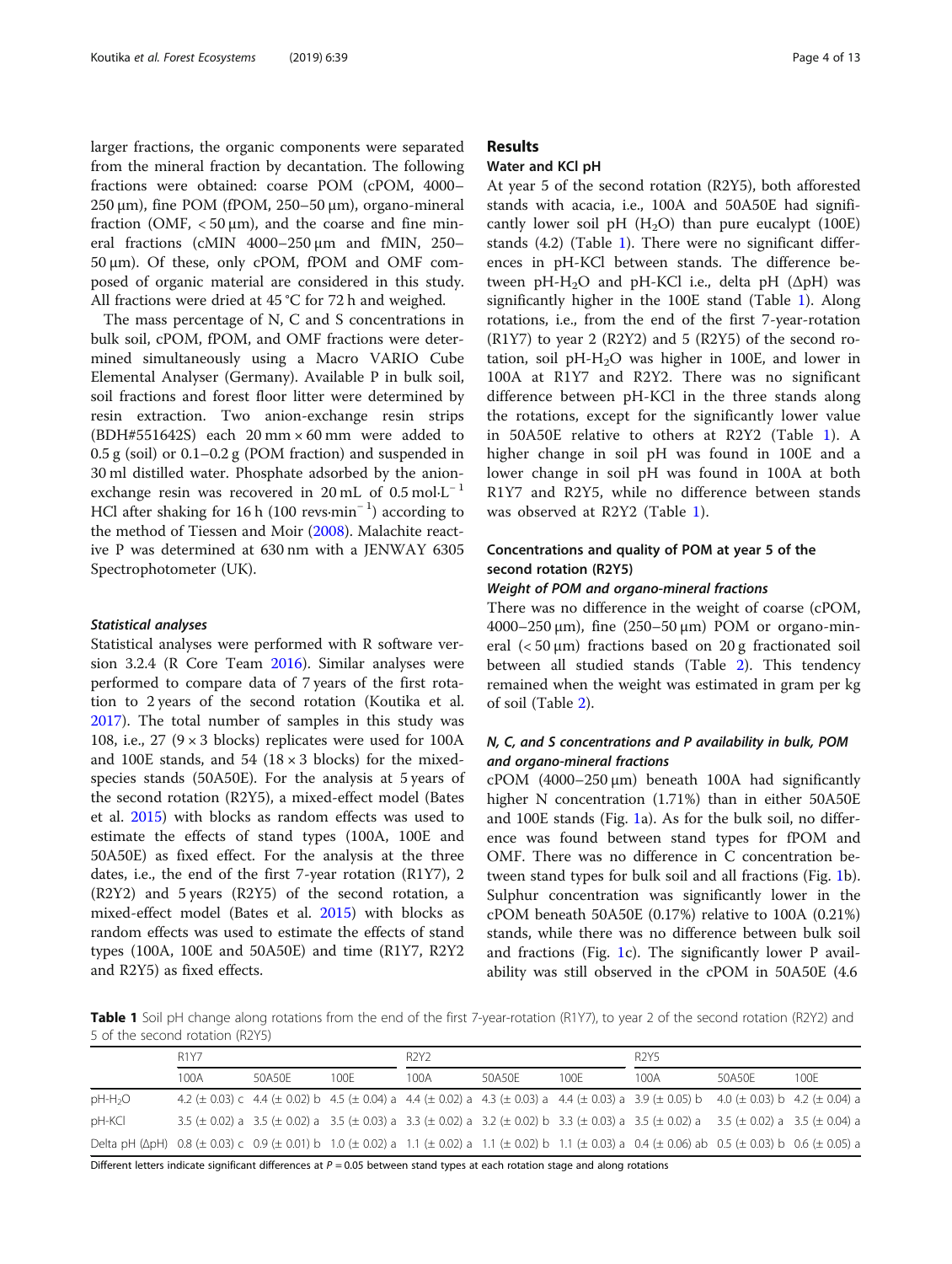<span id="page-4-0"></span>Table 2 Weight of particulate organic matter (POM 4000–50 μm) fractions at year 5 of the second rotation (R2Y5)

| POM fraction weight /Stands          | 100A                  | 50A50F                | 100E                  |
|--------------------------------------|-----------------------|-----------------------|-----------------------|
| After fractionation of 20 g of soil: |                       |                       |                       |
| cPOM                                 | $0.14 \ (\pm 0.01)$ a | $0.18 (\pm 0.01)$ a   | $0.19 \ (\pm 0.03)$ a |
| fPOM                                 | $0.35 (\pm 0.02)$ a   | $0.39 (\pm 0.02)$ a   | $0.40 (\pm 0.03)$ a   |
| OMF                                  | $2.01 (\pm 0.06)$ a   | 1.61 ( $\pm$ 0.17) a  | 1.81 ( $\pm$ 0.07) a  |
| In g per kg of soil:                 |                       |                       |                       |
| cPOM                                 | 6.87 ( $\pm$ 0.52) a  | 8.93 ( $\pm$ 0.47) a  | 9.47 ( $\pm$ 1.42) a  |
| fPOM                                 | 17.71 ( $\pm$ 1.01) a | 19.53 ( $\pm$ 0.28) a | 19.77 ( $\pm$ 1.42) a |
| OMF                                  | 100.7 ( $\pm$ 3.2) a  | 88.7 $(\pm 1.6)$ a    | 90.3 ( $\pm$ 3.7) a   |

100A and 100E = pure acacia and eucalypt, respectively, while 50A50E = mixed-species (50% acacia and 50% eucalypt) stands. cPOM = coarse POM (4000-250) μm), fPOM = fine POM (250–50 μm) and OMF = organo-mineral fractions (< 50 μm). Different letters indicate significant differences at P = 0.05 between stand types at R2Y5

mg  $P \cdot kg^{-1}$ ) relative to 100E and 100A stands (> 6 mg P·kg<sup>-1</sup>, Fig. 1d), and no difference was found elsewhere. P availability was extremely low at R2Y5 compared to other periods (Fig. 1).

## Weight and C concentration of forest floor litter

The higher dry weights of forest coarse and fine litter were both found in 100A (414.7 and 214.5 g, respectively) relative to the other two stand types (< 200 and 160 g, respectively, Fig. [2](#page-5-0)a). When the weight was expressed in gram per  $m^2$ , the tendency remained; the significantly higher value for both coarse  $(1.58 \text{ g} \cdot \text{m}^{-2})$ and fine  $(0.81 \text{ g} \cdot \text{m}^{-2})$  forest floor litter were still found in 100A (Fig. [2](#page-5-0)b). There was no difference in the N and S concentrations and P availability in both coarse and fine forest floor litter in all studied stand types (Data not shown). C concentration in the coarse forest floor litter was significantly higher in the 100E stands (36.5%), while the higher in fine forest floor was observed in 50A50E (38.7%) (Fig. [2](#page-5-0)c).

## SOM dynamics along rotations: from the end of the first 7-year-rotation (R1Y7) to year 2 (R2Y2) and 5 (R2Y2) of the second rotation

## N and C concentration in bulk soil and soil fractions

Higher N concentration was found in bulk soil at year 2 of the second rotation (R2Y5) relative to year 7 of the first rotation (R1Y7) and year 2 of the second rotation (R2Y2) (Fig. [3a](#page-6-0)). Stands containing acacia had higher N concentrations, particularly in cPOM of the



species (50% acacia and 50% eucalypt) stands. cPOM = coarse POM (4000-250 μm), fPOM = fine POM (250-50 μm) and OMF = organo-mineral fractions (< 50 µm). Vertical bars are the standard errors of three-block averages. Different letters indicate significant differences at  $P = 0.05$ between stand types at R2Y5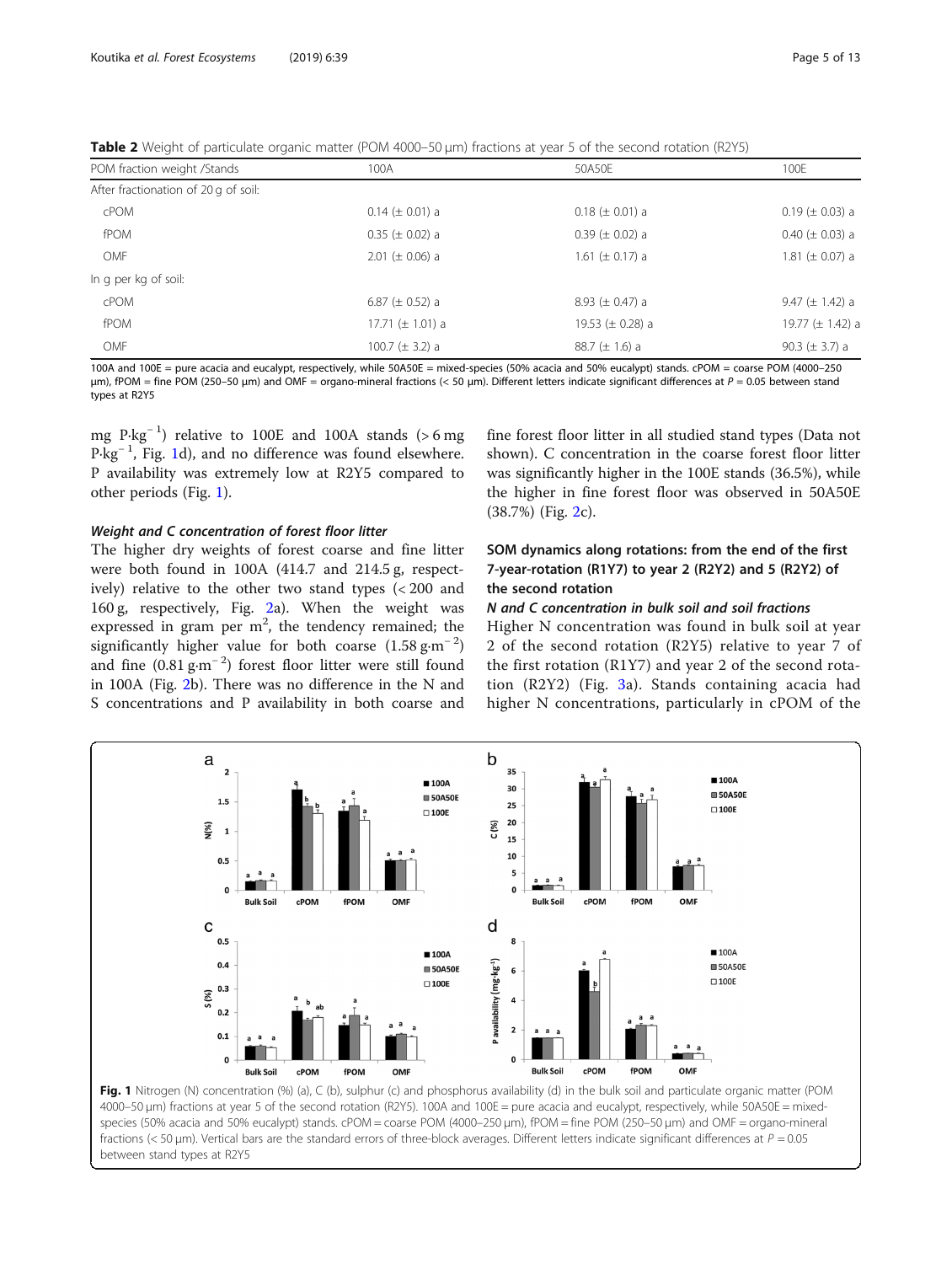<span id="page-5-0"></span>

pure acacia stands (100A) along rotations (Fig. [3b](#page-6-0)). For instance, higher N concentration was found in cPOM beneath 100A at R2Y2 relative to R1Y7 and R2Y5. This tendency was less pronounced in fPOM, except in 100A at R2Y2 (Fig. [3c](#page-6-0)). Higher N concentration in OMF was observed at R2Y2 of all stands, while R2Y5 had lower values (Fig. [3d](#page-6-0)). C concentration in bulk soil beneath 100A stand was significantly lower than 100E and 50A50E stands at R2Y2 (Fig. [4a](#page-6-0)). Higher C concentration was often observed in all stands at R2Y2 relative to R1Y7, with a more pronounced tendency to R2Y5 although at this stage, lower C concentrations were found in all soil fractions (Figs. [4b](#page-6-0), c &d). Bulk soils had a low C to N ratios, ranging from 9.7 (100E) to 11.3 (100A) at

R2Y5 (Table [3](#page-7-0)), as a consequence of relative high N concentration (Fig. [3a](#page-6-0)). The mass fraction of cPOM in the three stand types at R2Y2 was significantly higher relative to R1Y7 and R2Y5, while the highest values for fPOM were at R2Y5 (Table [3\)](#page-7-0). Overall both N and C concentrations decreased (Table [4](#page-8-0)). Both C and N concentrations were much lower at R1Y7 and R2Y5 than at R2Y2. The decrease in N and C (cPOM), at R1Y7 was less than 20%, compared with R2Y2 (Table [4](#page-8-0)). The higher values were observed at R2Y5 mainly in fPOM and ranged between 10%–35% for both N and C and 20%–35% for both N and C in OMF.

## **Discussion**

## SOM dynamics through cPOM

Even though there was no difference in mass of POM fractions between stands at R2Y5 in the current study (Table [2](#page-4-0)), N concentrations were higher in the cPOM  $(4000-250 \,\mu m)$  beneath [1](#page-4-0)00A (Fig. 1a), and coarse and fine forest floor necromass were higher (Figs. 2a & b), but its C concentrations were both lower (Fig. 2c). Initially changes in POM  $(4000-50 \,\mu m)$  status, one of the most active parts of SOM, occurred in its coarse (4000–  $250 \,\mu m$ ) fraction, through its quality, i.e., concentrations in N, C, P availability, etc. (Koutika et al. [2001;](#page-11-0) Koutika et al. [2017;](#page-11-0) Koutika and Mareschal [2017](#page-11-0)), or/and quantity i.e., mass (Epron et al. [2015](#page-11-0)). In a study on reforestation of tropical pastures in Puerto Rico estimating SOM dynamics through turnover times of C in the bulk soil and in density fractions during 80 years, Marin-Spiotta et al. ([2009](#page-11-0)) identified the physically unprotected POM as the fraction most sensitive to land-use change. In another study in Central China, the effects of landuse change during afforestation of large uncultivated areas showed increased soil C and N storage, mainly in macroaggregates ( $> 2000 \mu m$ ) (Dou et al. [2016](#page-11-0)).

The higher N concentration in cPOM and weight of coarse and fine forest floor litter in 100A observed in the current studies are in accordance with previous findings that the higher cumulative net production of mineral N over the two first years of the second rotation in 100A (343 kg·ha<sup>-1</sup>) relative to 100E (189 kg·ha<sup>-1</sup>) (Tchichelle et al. [2017\)](#page-11-0). Even though P may be retranslocated along the tree growth period (Inagaki et al. [2011\)](#page-11-0), the enhanced SOM dynamics in the pure acacia (100A) stands in the current study may be also linked to the high requirement of NFS for available P (Binkley [1992](#page-10-0)). This high requirement for P probably decreased the resin available P in the 0.15 m in 100A relative 100E stands and soil readily available inorganic P (resin and Pi-HCO<sub>3</sub>), i.e., 1.7 vs 2.17 mg·kg<sup>-1</sup> for Pi-HCO<sub>3</sub> previously reported at year 2 of the second rotation i.e., R2Y2 (Koutika et al. [2016](#page-11-0)), but also in cPOM of the mixedspecies (50A50E) stands at R2Y2 (Fig. [1d](#page-4-0)). Even though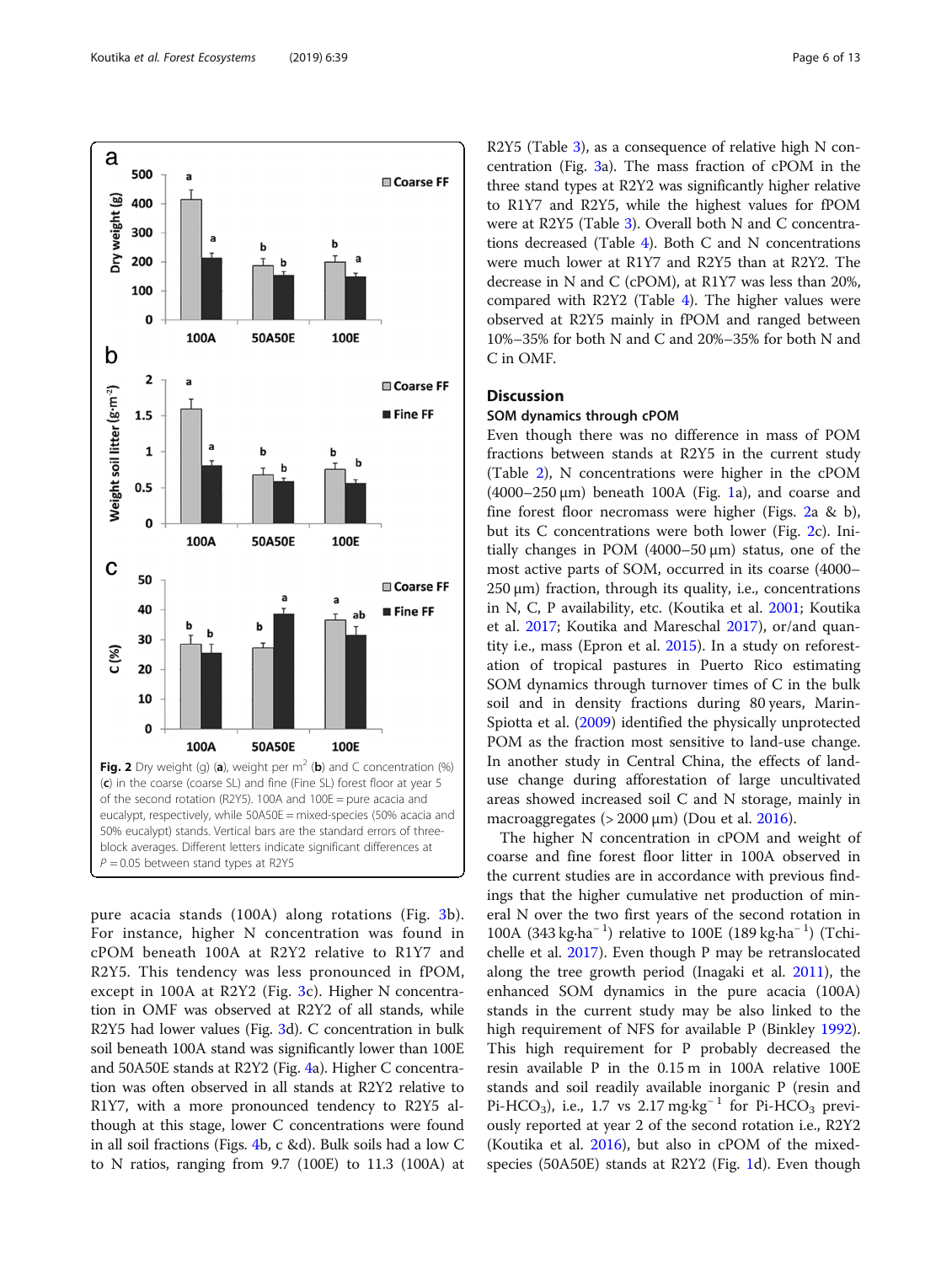stage and along rotations

<span id="page-6-0"></span>



0–50 μm, d) along rotations. 100A and 100E = pure acacia and eucalypt, respectively, while 50A50E = mixed-species (50% acacia and 50% eucalypt) stands. R1Y7 = Year 7 of the first rotation; R2Y2 = Year 2 of the second rotation and R2Y5 = Year 5 of the second rotation. Vertical bars are the standard errors of three-block averages. Different letters indicate significant differences at  $P = 0.05$  between stand types at each rotation stage and along rotations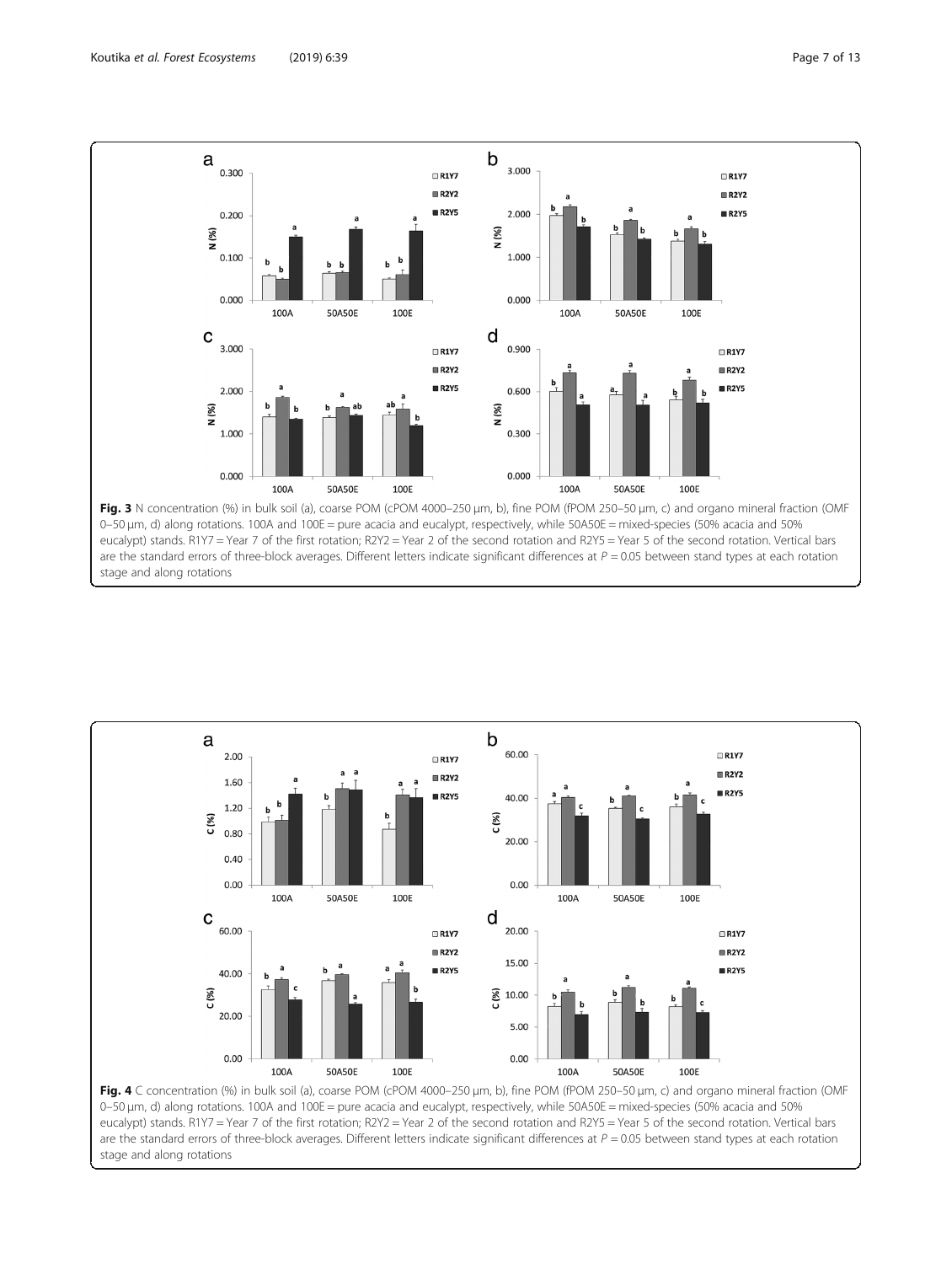<span id="page-7-0"></span>Table 3 CN ratio of bulk soil and soil fractions (cPOM; fPOM and OMF) and mass of fractions along rotations from the end of the first 7-year-rotation (R1Y7), to year 2 of the second rotation (R2Y2) and 5 of the second rotation (R2Y5)

|                                                 | <b>R1Y7</b>         |                          |                     | <b>R2Y2</b>         |                     |                     | <b>R2Y5</b>        |                     |                     |
|-------------------------------------------------|---------------------|--------------------------|---------------------|---------------------|---------------------|---------------------|--------------------|---------------------|---------------------|
| Soil/fractions                                  | 100A                | 50A50E                   | 100E                | 100A                | 50A50E              | 100E                | 100A               | 50A50E              | 100E                |
| CN bulk soil                                    | 16.9 ( $\pm$ 0.054) | 17.8 $(\pm 0.48)$        | $17.1 (\pm 0.51)$   | 20.2 ( $\pm$ 0.43)  | 22.7 ( $\pm$ 0.19)  | 25.0 ( $\pm$ 0.27)  | 11.3 ( $\pm$ 0.90) | 10.4 ( $\pm$ 0.66)  | $9.7 (\pm 0.95)$    |
| CN cPOM                                         | 19.4 $(\pm 0.056)$  | 23.9 ( $\pm$ 0.68)       | $26.5 (\pm 0.91)$   | 18.6 ( $\pm$ 0.16)  | 22.2 ( $\pm$ 0.19)  | $25.0 (\pm 0.27)$   | 18.8 ( $\pm$ 0.36) | $21.5 \ (\pm 0.27)$ | 25.9 ( $\pm$ 0.88)  |
| CN fPOM                                         | 24.1 ( $\pm$ 1.68)  | 27.1 ( $\pm$ 0.72)<br>ab | 25.4 ( $\pm$ 0.81)  | $20.2 (\pm 0.32)$   | 24.7 ( $\pm$ 0.37)  | $25.7 (\pm 0.41)$   | 20.8 ( $\pm$ 0.60) | $20.3 (\pm 0.77)$   | 22.8 ( $\pm$ 0.79)  |
| CN OMF                                          | 13.6 ( $\pm$ 0.034) | 15.3 ( $\pm$ 0.27)       | 14.9 $(\pm 0.43)$   | $14.3 (\pm 0.17)$   | $15.3 (\pm 0.18)$   | 16.2 ( $\pm$ 0.30)  | 14.1 ( $\pm$ 0.33) | 14.9 $(\pm 0.32)$   | 14.2 ( $\pm$ 0.31)  |
| cPOM (fraction $0.11 \ (\pm 0.001)$ )<br>per g) |                     | $0.15 \ (\pm 0.02)$      | $0.10 \ (\pm 0.01)$ | $0.41 (\pm 0.03)$   | $0.49 \ (\pm 0.03)$ | $0.34 \ (\pm 0.03)$ | $0.14 (\pm 0.01)$  | $0.18 (\pm 0.01)$   | $0.19 \ (\pm 0.03)$ |
| <b>fPOM</b> (fraction<br>per g)                 | $0.20 (\pm 0.002)$  | $0.19 \ (\pm 0.02)$      | $0.17 (\pm 0.02)$   | $0.23 \ (\pm 0.01)$ | $0.30 \ (\pm 0.01)$ | $0.28 (\pm 0.02)$   | $0.35 (\pm 0.02)$  | $0.39 \ (\pm 0.02)$ | $0.40 (\pm 0.03)$   |
| OMF (fraction<br>per g)                         | 1.91 ( $\pm$ 0.005) | $1.86 \ (\pm 0.04)$      | $1.83 \ (\pm 0.07)$ | $1.47 \ (\pm 0.03)$ | $1.64 \ (\pm 0.03)$ | $1.56 \ (\pm 0.05)$ | $2.01 (\pm 0.06)$  | $1.77 \ (\pm 0.03)$ | $1.81 (\pm 0.07)$   |

100A and 100E = pure acacia and eucalypt, respectively, while 50A50E = mixed-species (50% acacia and 50% eucalypt) stands. cPOM = coarse POM (4000-250 μm), fPOM = fine POM (250–50 μm) and OMF = organo-mineral fractions (< 50 μm). Different letters indicate significant differences at P = 0.05 between stand types at each rotation stage and along rotations

there was no difference in C concentration of bulk soil and POM fractions between the three studied stands, the lower C concentration in coarse and fine litter beneath pure acacia may be explainable by larger C net ecosystem productivity in eucalypt stands relative to acacia stands. For example, in Guangdong Province of southern China, Chen et al. ([2011](#page-10-0)) found net ecosystem productivity of 1960 ± 178 g C·m<sup>-2</sup>·yr.<sup>-1</sup> for *E. urophylla* but 330 ± 76 g C·m<sup>-2</sup>·yr.<sup>-1</sup> for *A. crassicarpa.* 

Contrary to our findings, Pereira et al. [\(2018\)](#page-11-0) found differences in mass of POM fractions at the juvenile stage of a first rotation (27 to 39th months of the trees). SOM dynamics depends on different factors including soil texture, climate and relief; for instance, soils at Tchissoko in the Congolese coastal plains are Ferralic arenosols (with a ratio of clay: silk: sand of 3:6:91), while those at Itatinga in Brazil are Ferralsols (with a ratio of clay: silk: sand of 13:3:84). All differences between the two sites, including climate and relief, have been well documented in Epron et al. [\(2013](#page-11-0)), and led to a positive effect of growing eucalypt with acacia on stand wood production at Tchissoko but not at Itatinga. In the same line, Voigtlaender et al. ([2012](#page-12-0)) did not find any differences in N and C stocks beneath the pure acacia (100A), eucalypt (100E) and mixed-species (50A50E) stands in the 0–15 cm soil layer after 6 years of plantation at Itatinga. Koutika et al. [\(2014\)](#page-11-0) reported an increase in both C and N stocks in the 0–25 cm beneath 50A50E relative to 100E after 7 years of plantation in the Congolese coastal plains.

Enhanced SOM dynamics inferred by cPOM status were also highlighted by the lower concentration in S and available P in the 50A50E relative to 100A and 100E stands at R2Y5 (Fig. [1](#page-4-0)c & d). Besides, the common high requirement in available P for the symbiotic fixation of atmospheric  $N_2$  by NFS (Binkley [1992](#page-10-0)), changes occurring in 50A50E stands are probably due to enhanced bacterial community composition (Pereira et al. [2017](#page-11-0)). This may be due probably to high biomass wood production previously observed by Epron et al. ([2013](#page-11-0)) in mixed-species stands of the plantation established in the Congolese coastal plains. In addition to above benefits in the 50A50E stands, an increase in bulk soil N and C stocks down to 0.25 m in 50A50E have been also reported at the end of the first 7 years in the Congolese coastal plains, as mentioned in the previous section (Koutika et al. [2014](#page-11-0)).

High soil N contents can enhance SOC accretion due to increases in both below- and aboveground biomass and forest growth (Binkley [1992](#page-10-0); Epron et al. [2013;](#page-11-0) Fornara et al. [2013](#page-11-0)). In addition to the effect of N on SOM quantity, N-fixing trees might also impact on SOM dynamics due to biological changes stimulated by the input of N-rich litter (Binkley [2005](#page-10-0)) or enhanced bacterial community composition or changed in microbial indicators (Pereira et al. [2017,](#page-11-0) [2018\)](#page-11-0). In the Congolese coastal plains, the faster cycling of soil N beneath stands containing acacia relative to eucalypt has been already reported at the end of 7 year-first rotation (R1Y7) by the 30% and 10% higher N concentration in cPOM in 100A  $(19.7 \pm 0.8 \text{ g} \cdot \text{kg}^{-1})$  and  $50A50E (15.3 \pm 0.4 \text{ g} \cdot \text{kg}^{-1})$ , relative to eucalypt  $(13.8 \pm 0.5 \text{ g} \cdot \text{kg}^{-1})$  (Koutika et al. [2017](#page-11-0)). This tendency remained at year 2 of the second rotation (R2Y5) with N concentration, which was still higher in cPOM in soil of stands containing acacia by 23% (21.7  $\pm$  $0.4 \text{ g} \cdot \text{kg}^{-1}$  for 100A) and 11%  $(18.6 \pm 0.2 \text{ g} \cdot \text{kg}^{-1}$  for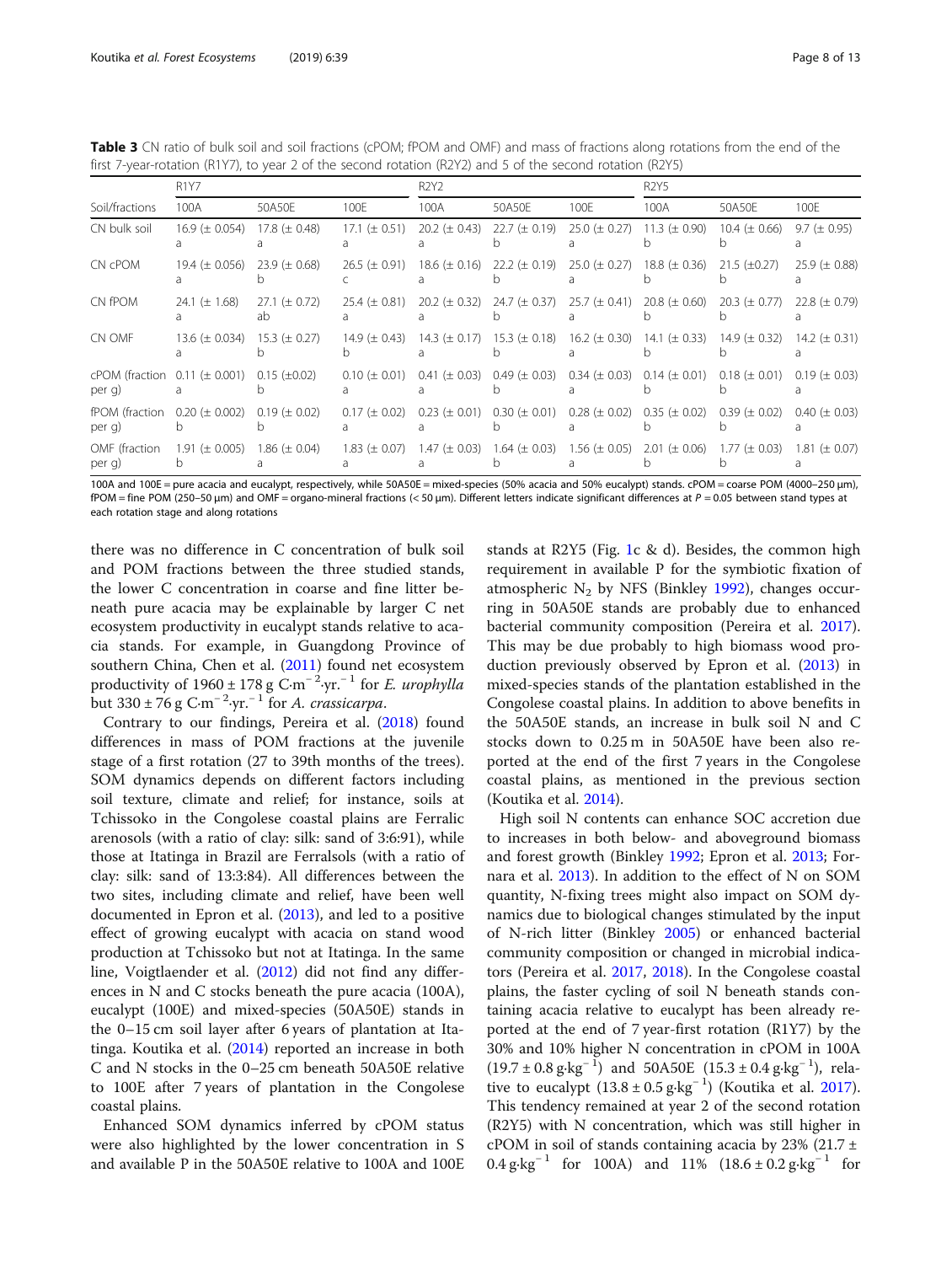|               |                         | Fractions cPOM (4000–250 µm) |                |                |                          |               | fPOM(250-50 µm) |                |                      |                               |                         |        | ЭМF (0-50 µm)  |          |                           |          |                   |
|---------------|-------------------------|------------------------------|----------------|----------------|--------------------------|---------------|-----------------|----------------|----------------------|-------------------------------|-------------------------|--------|----------------|----------|---------------------------|----------|-------------------|
| Stands        | Reference R1Y7<br>R2Y2) |                              |                | R2Y5           |                          | (R2Y2)        | Reference R1Y7  |                |                      | R <sub>2</sub> Y <sub>5</sub> |                         | (R2Y2) | Reference R1Y7 |          |                           | R2Y5     |                   |
| N8C           | C%<br>N%                | decrease                     | C decrease     | decrease<br>S) | C decrease N% C%<br>(96) |               |                 | decrease       | C decrease 1<br>(96) | decrease<br>(%)               | C decrease N% C%<br>(%) |        |                | decrease | C decrease<br>$\circledS$ | decrease | C decrease<br>(%) |
|               | 2.2 40                  |                              |                |                |                          |               | $1.9$ 37        |                |                      |                               | 26                      |        | $0.7$ 10 18    |          |                           |          |                   |
| 50A50E 1.9 41 |                         | $\frac{8}{3}$                | $\frac{39}{2}$ |                | 26                       | $\frac{6}{1}$ | 40              | $\overline{4}$ |                      |                               |                         | 0.7    |                |          |                           |          |                   |
| OOE 1.7 42 17 |                         |                              | 13.2           |                | $\overline{2}$           |               | 16419           |                |                      | 25                            | 34                      |        | $0.7$ 11 20    |          | 26                        | 24       | 35                |

| うりりり                            |                                                                                                                                       |  |
|---------------------------------|---------------------------------------------------------------------------------------------------------------------------------------|--|
|                                 |                                                                                                                                       |  |
| )<br>3<br>3                     |                                                                                                                                       |  |
|                                 |                                                                                                                                       |  |
| こく いいじこう                        |                                                                                                                                       |  |
|                                 |                                                                                                                                       |  |
|                                 |                                                                                                                                       |  |
|                                 |                                                                                                                                       |  |
|                                 |                                                                                                                                       |  |
|                                 |                                                                                                                                       |  |
| $+1$ $\mu$ $+1$ $\mu$ $-1$<br>ļ |                                                                                                                                       |  |
|                                 |                                                                                                                                       |  |
| (<br>त                          |                                                                                                                                       |  |
|                                 |                                                                                                                                       |  |
|                                 |                                                                                                                                       |  |
| -------                         |                                                                                                                                       |  |
|                                 |                                                                                                                                       |  |
|                                 |                                                                                                                                       |  |
|                                 |                                                                                                                                       |  |
|                                 |                                                                                                                                       |  |
|                                 |                                                                                                                                       |  |
|                                 |                                                                                                                                       |  |
|                                 | í                                                                                                                                     |  |
|                                 |                                                                                                                                       |  |
|                                 |                                                                                                                                       |  |
| $0.01 + 0.4 + 0.02$             |                                                                                                                                       |  |
| j                               | ؟<br>٥                                                                                                                                |  |
| $\frac{1}{2}$<br>うりりこ<br>١      | ל<br>ו                                                                                                                                |  |
|                                 |                                                                                                                                       |  |
|                                 | j                                                                                                                                     |  |
|                                 | - קאר הנקל                                                                                                                            |  |
|                                 | l                                                                                                                                     |  |
|                                 |                                                                                                                                       |  |
| - ここへつつかっこうフラン こう DCDコロコ # DIA- | ופנופרא פט פי אסדסא                                                                                                                   |  |
|                                 |                                                                                                                                       |  |
|                                 |                                                                                                                                       |  |
| $\tilde{\zeta}$<br>l            |                                                                                                                                       |  |
| ć                               | ien CACC.<br>֪֖֚֚֚֚֚֚֚֚֚֚֚֚֚֚֚֚֡֡֝<br>ׇׇ֧ׅ֧֧֧ׅ֧֪ׅ֪֪ׅ֧֪ׅ֪֪ׅ֧֪ׅ֖֧֪ׅ֧֪ׅ֧֪ׅ֧֧֪ׅ֖֧֧֪ׅ֧֪ׅ֧֚֚֚֚֚֚֚֚֚֚֚֚֚֚֚֚֚֚֩֩֘֝֬֘֩֝֬֝֬֝֬֝֬֝֬֝֬֝֬֝֬֝֬֝֬֝֬֝֬ |  |
|                                 |                                                                                                                                       |  |

<span id="page-8-0"></span>Koutika et al. Forest Ecosystems (2019) 6:39 Page 9 of 13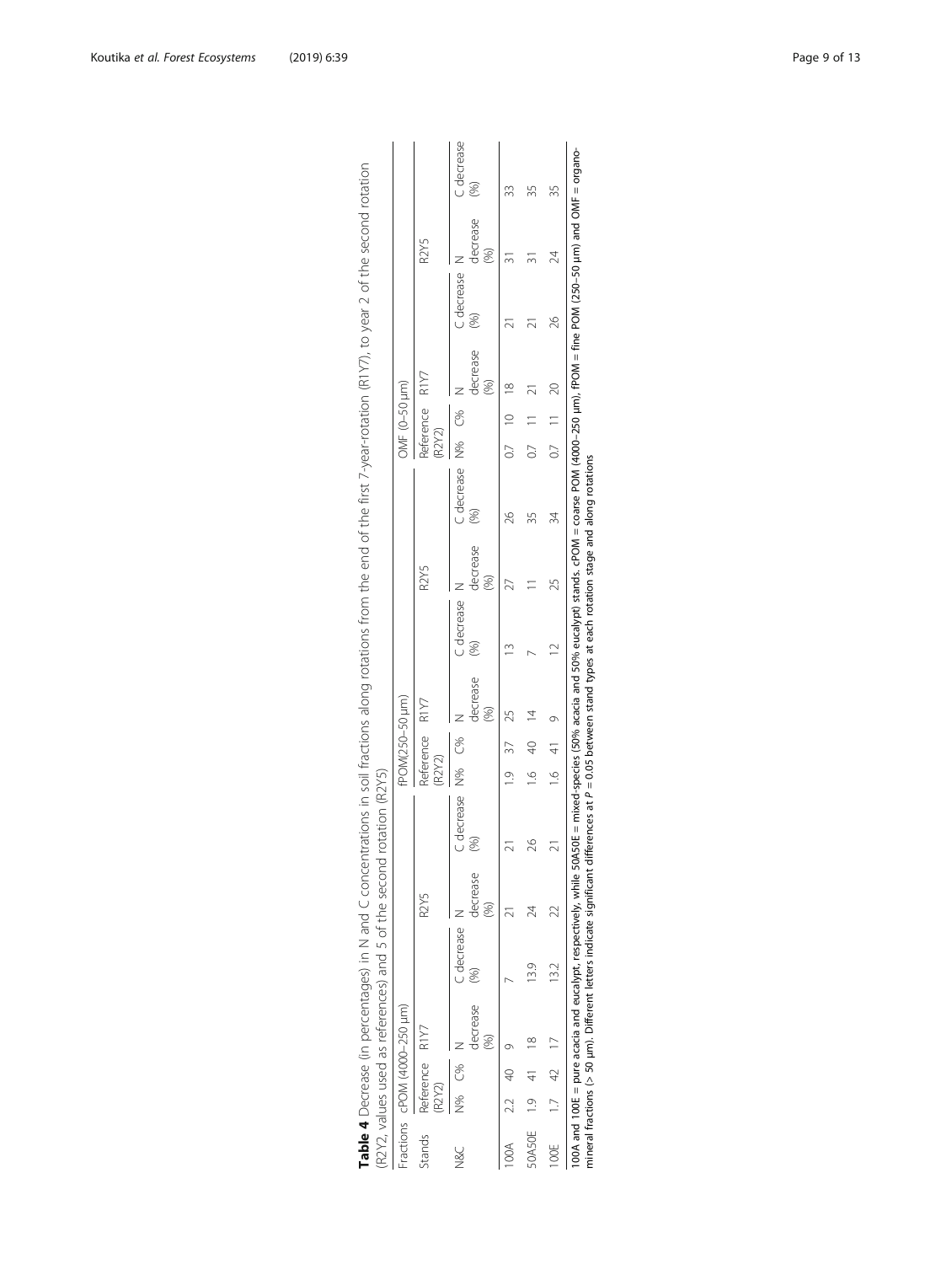50A50E) relative to eucalypt  $(16.7 \pm 0.2 \text{ g} \cdot \text{kg}^{-1})$ . This responds to our first question, i.e., SOM dynamics is enhanced through POM status and mainly its coarse fraction (4000–250 μm), while available P decreased in cPOM beneath mixed-species stands at year 5 of the second rotation (R2Y5).

The link between N dynamics and C sequestration depends on several factors such as soil texture, water availability and pH and the importance of N in C sequestration processes and has been highlighted in several studies (Binkley [2005](#page-10-0); Lal [2014](#page-11-0); Li et al. [2012](#page-11-0)). The decrease in C concentration of POM fractions and OMF noticed at R2Y5 relative to the younger stage of rotation (R2Y2) i.e., between 20%–26% for cPOM, 25%– 35% for fPOM and 20%–35% for OMF may probably be due to an enhanced C mineralisation and decreased soil pH values (Table [1](#page-3-0)), involved by the high input of new organic residues along rotations, i.e., with the age of rotation. Studies conducted in the monoculture eucalypt plantations located in the Congolese coastal plains have shown that the input of labile substrate does alter the microbial community composition, potential metabolic activities, and the SOC pools utilisation (Derrien et al. [2014](#page-11-0)). Overall N and C dynamics in bulk soil and fractions is, therefore, showing an enhanced SOM i.e., N and C mineralization along rotations i.e., from R1Y7 to R2Y2 and R2Y5. For instance, when N dynamics is evaluated only through bulk soil, a higher N concentration was found at R2Y5 (Fig. [3a](#page-6-0)) along with very low CN ratio of bulk soil varied between 9.7 (100E) and 11.3 (100A) (Table [3\)](#page-7-0), unusual in these soils. However, through POM dynamics, i.e., N and C concentrations in POM fractions, it appears that both N and C mineralization is enhanced with the age and length of rotation. This may reveal that introducing acacia in eucalypt plantations did involve N and C accretion in soil and POM fractions at the end of the first rotation (R1Y7) and at year 2 of the second rotation (R2Y2) as reported previously (Koutika et al. [2014;](#page-11-0) Koutika et al. [2017](#page-11-0)). However, the impact of edaphic factors and climate (sandy soil, high temperature and atmospheric humidity) in the Congolese coastal plains and the effects of new organic residues rich in N enhanced SOM dynamics i.e., mineralization of both N and C, especially C (Table [4\)](#page-8-0), but also decreased soil pH values (Table [1](#page-3-0)). Even though higher soil N availability usually permits C accretion and tends to reduce C loss and potentially contributes to climate change mitigation (Binkley [1992;](#page-10-0) Fornara et al. [2013](#page-11-0)), high N status at R2Y5 (Fig. [3](#page-6-0)a) did involve higher C concentration beneath 100A relative to other periods (Fig. [4a](#page-6-0)). Previous studies in the area reported that SOM decomposition may be enhanced due to climate and edaphic factors, but also to newly add

organic residues (d'Annunzio et al. [2008;](#page-10-0) Epron et al. [2013](#page-11-0); Derrien et al. [2014\)](#page-11-0). This also shows that changes in POM dynamics and soil pH along rotations, i.e., from R1Y7 to R2Y2 and R2Y5, have been affected by the high amounts of litterfall, forest floor and harvest residue left after the first harvest and accumulated along the second rotation, and responded to the third question of our paper.

Even though N and C increased in the mixed-species stands at the end of the first 7-years of rotation (R1Y7) and in 100A stands at year 2 of the second rotation (R2Y2) relative to 100E, N and C accretion appeared to have reached a threshold at R2Y5. SOM dynamics in the mixed-species plantations may therefore also be limited by the potential low SOM saturation of these sandy soils (Hassink [1997;](#page-11-0) Marin-Spiotta et al. [2009](#page-11-0); Epron et al. [2015](#page-11-0)). Enhanced N and C mineralization along rotations with increasing age suggests that the ecosystem is fragile and both N and C accretion have a limit, reducing the potential beneficial effect of the practice on both soil fertility improvement and climate change mitigation, and responds to the fourth and fifth question of this paper. Soil acidification has been observed along rotations through a decrease in soil pH  $H_2O$  values in stands containing acacia relative to pure eucalypt counterparts (Table [1](#page-3-0)), while P availability reached a very low level never previously recorded in these soils. These findings are in accordance with previous studies worldwide showing that soil acidification or a decrease in available P occurs when NFS fixing atmospheric  $N_2$  are introduced (Binkley [1992;](#page-10-0) Binkley [2005](#page-10-0); Inagaki et al. [2011](#page-11-0); Koutika et al. [2014\)](#page-11-0)

## Conclusions

Even when changes occurring in SOM quality were not yet detectable in the bulk soil, they could be observed through changes in POM status, especially its coarse fraction (4000–250 μm) in stands containing acacia (100A and 50A50E). This has been shown by higher N concentration in the pure acacia (100A) or the lower S concentration and P availability in the mixed-species (50A50E), probably due to an enhanced both organic residues and mineralisation, decline in soil pH values and shift in microbial community composition and microbial indicators. SOM mineralisation was enhanced, while soil pH and P availability decreased with the age of stand, i.e., the length of rotation. This indicates an ecosystem containing more labile SOM, even though N and C accretion was noticed at the end of 7 years of the first rotation, and shows the importance of evaluating SOM quality, soil pH and P availability over a long period. The challenge of this study was to show that the introducing acacia in eucalypt plantations on the sandy and nutrient-poor soils involved soil N and C accretion and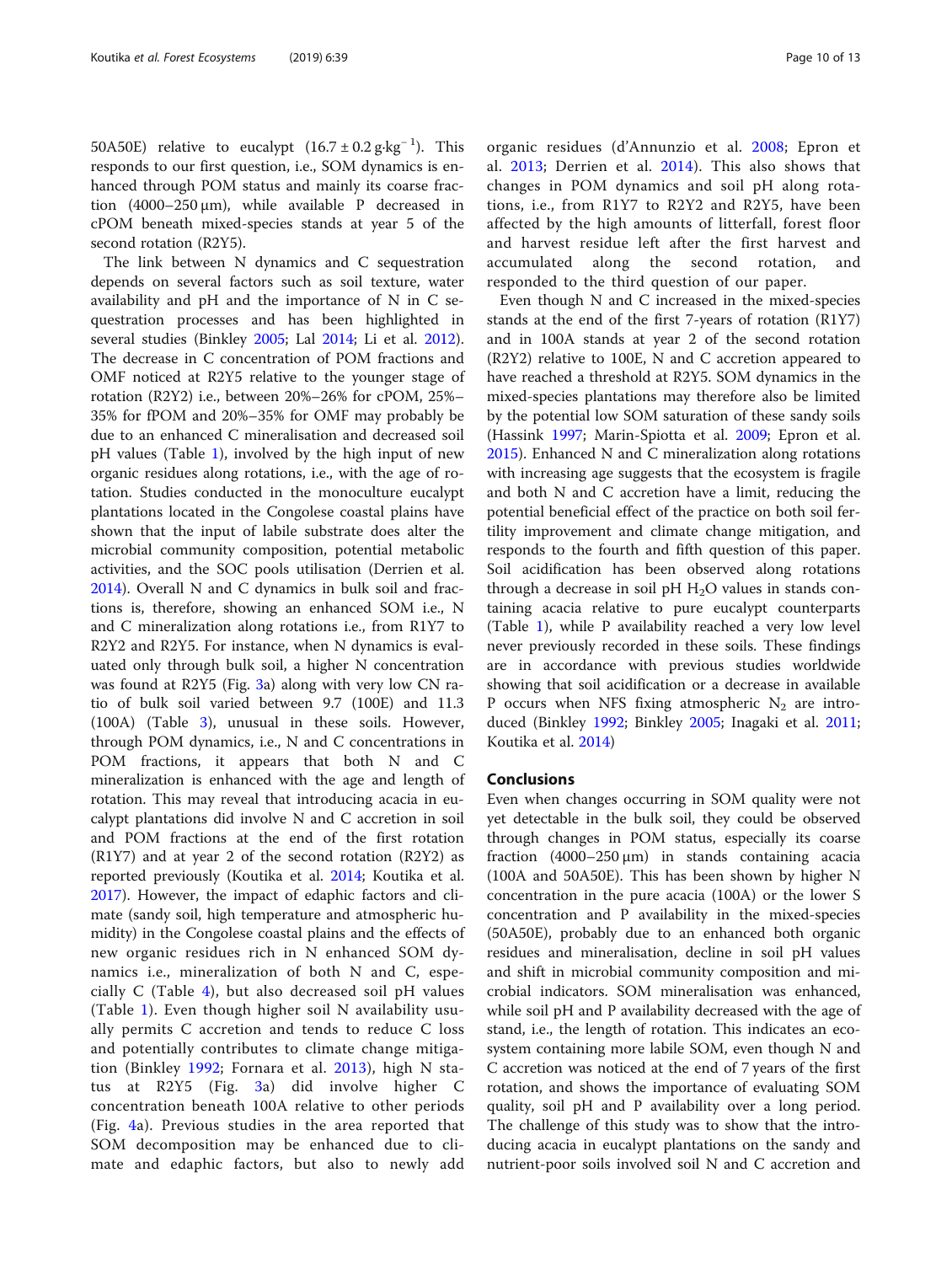<span id="page-10-0"></span>an increased potential of ecosystem to mitigate climate change. However these benefits may be limited in the long-term. This may be due to climate, edaphic factors, and the effects of new organic residues rich in N on SOM dynamics and soil pH, diminishing the benefits of this practice on the ecosystem, and even threaten its equilibrium in a longer period, since after 12 years the ecosystem seems to contain more labile SOM and more acidic soils than after short time (7 years).

#### Abbreviations

100A: pure acacia or 100% acacia; 100E: pure eucalypt or 100% eucalypt; 50A50E: 50% acacia and 50% eucalypt or half acacia and half eucalypt; C: carbon; cPOM: coarse particulate organic matter; fPOM: fine particulate organic matter; N: nitrogen; NFS: nitrogen fixing species; OMF: organomineral fraction; P: phosphorus; POM: particulate organic matter; R1Y7: year 7 of the first rotation; R2Y2: year 2 of the second rotation; R2Y5: year 5 of the second rotation; SOM: soil organic matter

#### Acknowledgements

All who contributed towards the article who does not meet the criteria for authorship including anyone who provided professional writing services or materials have acknowledged.

The authors thank Professor Daniel Epron (Université de Lorraine) for the statistical analyses, staffs of CRDPI, Pointe-Noire, Republic of the Congo (JC Mazoumbou, T. Matsoumbou, B. Tchicaya, A. Nzoulou, E. Banguissa, A. Diamesso, A. Dzomambou, A. Kinana), for their contribution during the establishment of the experimental trial, and sampling of forest floor and soil and Professor Lindsey Norgrove (Bern University of Applied Sciences, School of Agricultural, Forest and Food Sciences) for editing the final version. The trial has been established and funded by the project Ecological Intensification of Plantation Forest Ecosystems i.e., R1Y7 and R2Y5 (Intens&fix, agencenationalerecherche, France /Projet-ANR-10-STRA-0004). Soil chemical analyses (R2Y5) have been funded by ENEA Research Center, Rome Italy. This study was supported by the TWAS –ENEA Research Training Fellowships Programme to Lydie-Stella Koutika. Authors greatly acknowledge the ENEA Biotechnologies and Agroindustry Division for its support and administrative tasks.

#### Authors' contributions

LSK planned the project, made P analyses and wrote the first draft and contributed to the final stage; SN made POM fractionation; LC made soil analyses (C, N and S); AB contributed to the planning of the soil analyses, provided funds for soil chemical analyses, supervised the TWAS-ENEA International Research Fellowship and provided comments and recommendations for the final version. All authors read and approved the final manuscript.

#### Authors' information

LSK is a soil scientist at Research Centre on the Durability and the Productivity of Industrial Plantations (CRDPI), Pointe-Noire, Congo. She works on soil organic matter (both C and N) and phosphorus dynamics in different ecosystems and currently in the mixed-species of eucalyptus and Acacia mangium plantations established in the Congolese coastal plains. She is a member of the scientific and technical committee of the Initiative '4 per 1000' Soils for Food Security and Climate ([www.4per1000.org](http://www.4per1000.org)). SN is a technician at Research Centre on the Durability and the Productivity

of Industrial Plantations (CRDPI), Pointe-Noire, Congo.

LC is an engineering scientist and project manager at ENEA (Italian National Agency for New Technologies, Energy and Sustainable Economic Development) Casaccia Research Centre, Rome, Italy. He is involved in development of plastic recycling processes. Further, he is also skilled in

various chemical analytical techniques applied to solid waste characterization.

AB is the Head of the Laboratory for AgriFood Sustainability, Quality and Safety, Biotechnologies and Agroindustry Division, Department for Sustainability, ENEA Casaccia Research Centre, Rome, Italy. She is Professor of AgroFood Microbiology, Master's Degree in Food Science and Human Nutrition, University Campus Bio-Medico of Rome, Italy, and coordinator and principal investigator of international and national research projects and Management Committee

Substitute Member for Italy, Cost Action FP1305: Linking belowground biodiversity and ecosystem function in European Forests (Biolink).

#### Funding

LSK was supported by a TWAS-ENEA Research Training Fellowship Programme. The funders had no role in study design, data collection and analysis, decision to publish, or preparation of the manuscript.

#### Availability of data and materials

Not applicable. Journal style has been followed and dataset identifiers including DOIs have been expressed as full URLs.

#### Ethics approval and consent to participate

Not applicable.

#### Consent for publication

Not applicable.

#### Competing interests

The authors declare that they have no competing interests.

#### Author details

<sup>1</sup> Research Center on the Durability and the Productivity of Industrial Plantations (CRDPI), B.P. 1291 Pointe-Noire, Republic of the Congo. 2 Department for Sustainability, Biotechnologies and Agroindustry Division, Laboratory for AgriFood Sustainability, Quality and Safety, Italian National Agency for New Technologies, Energy and Sustainable Economic Development, ENEA, Casaccia Research Centre, 00123 Rome, Italy. <sup>3</sup>Department for Sustainability, Division Resource Efficiency, Laboratory Technologies for the Reuse, Recycling, Recovery and valorisation of Waste and Materials, Italian National Agency for New Technologies, Energy and Sustainable Economic Development, ENEA, Casaccia Research Centre, 00123 Rome, Italy.

## Received: 3 April 2019 Accepted: 14 August 2019 Published online: 04 September 2019

#### References

- Bates D, Machler M, Bolker B, Walker S (2015) Fitting linear mixed-effects models using lme4. J Stat Softw 67(1):1–48. <https://doi.org/10.18637/jss.v067.i01>
- Bauters M, Ampoorter E, Huygens D, Kearsley E, De Haulleville T, Sellan G, Verbeeck H, Boeckx P, Verheyen K (2015) Functional identity explains carbon sequestration in a 77-year-old experimental tropical plantation. Ecosphere 6(10):198. <https://doi.org/10.1890/ES15-00342.1>
- Bernhard-Reversat F (1993) Dynamics of litter and organic matter at the soil-litter interface of fast-growing tree plantations on sandy ferrallitic soils (Congo). Acta Ecol 14(2):179–195
- Binkley D (1992) Mixtures of N<sub>2</sub>-fixing and non-N<sub>2</sub>-fixing tree species. In: Cannell MGR, Malcom DC (eds) The ecology of mixed-species stands of trees. Blackwell Scientific Publications, Oxford
- Binkley D (2005) How nitrogen-fixing trees change soil carbon. In: Binkley D, Menyailo O (eds) Tree species effects on soils: implications for global change. NATO Science Series, Kluwer Academic Publishers, Dordrecht, pp 155–164
- Bouillet JP, Laclau JP, Gonçalves JLM, Voigtlaender M, Gava JL, Leite FP, Hakamada R, Mareschal L, Mabiala A, Tardy F, Levillain J, Deleporte P, Epron D, Nouvellon Y (2013) Eucalyptus and Acacia tree growth over entire rotation in single- and mixed-species plantations across five sites in Brazil and Congo. For Ecol Manag 301:89–101
- Cambardella CA, Elliot ET (1992) Particulate soil organic matter changes across a grassland cultivation sequence. Soil Sci Soc Am J 56:777–783
- Chen D, Zhang C, Wu J, Zhou L, Lin Y, Fu S (2011) Subtropical plantations are large carbon sinks: evidence from two monoculture plantations in South China. Agric For Meteorol 151:1214–1225
- Corbeels M, McMurtrie RE, Pepper DA, Mendham DS, Grove TS, O'Connell AM (2005) Long-term changes in productivity of eucalypt plantations under different harvest residue and nitrogen management practices: a modelling analysis. For Ecol Manag 217:1–18
- d'Annunzio R, Conche S, Landais D, Saint-Andre L, Joffre R, Barthes BG (2008) Pairwise comparison of soil organic particle-size distributions in native savannas and Eucalyptus plantations in Congo. For Ecol Manag 255:1050–1056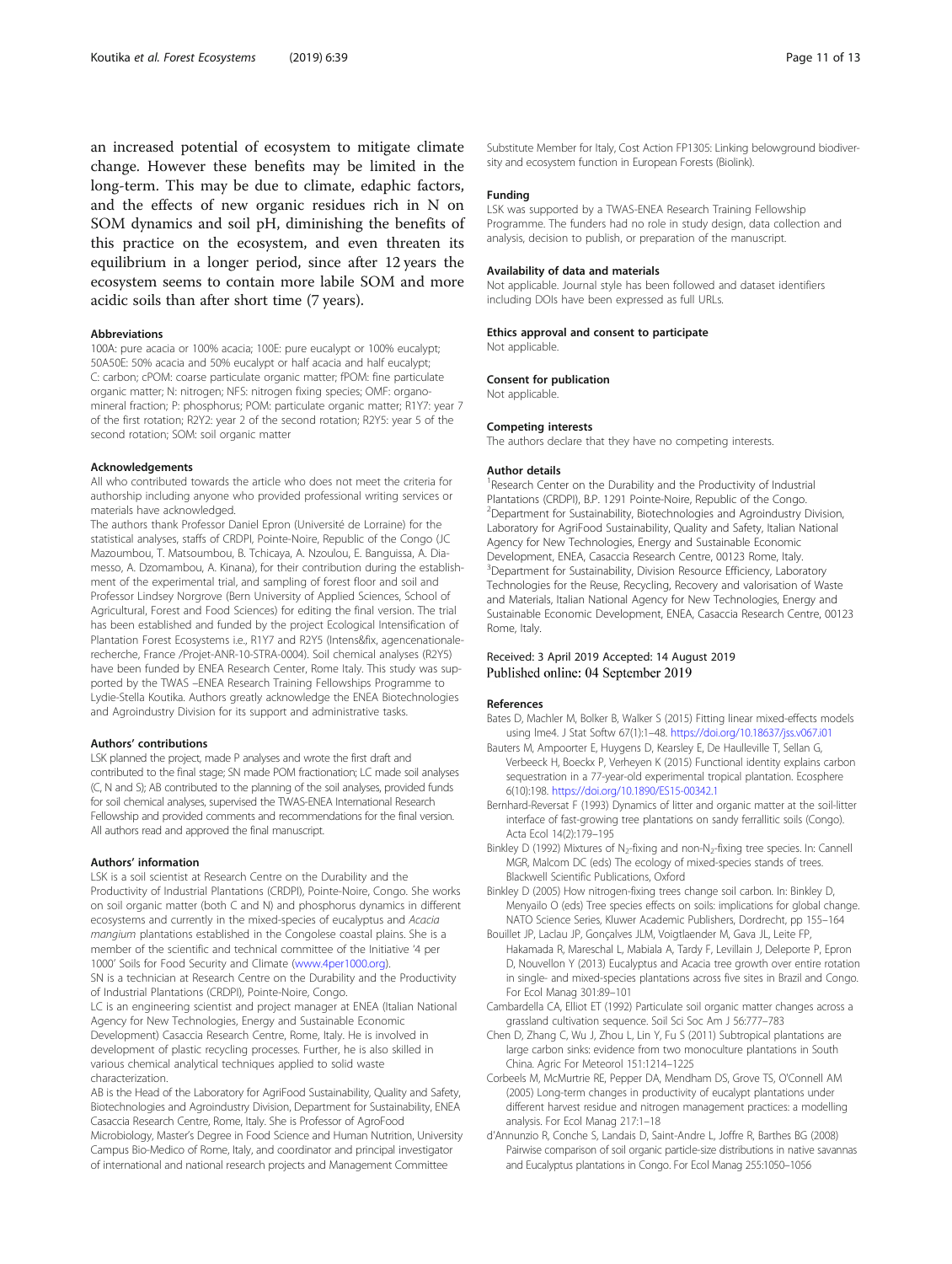<span id="page-11-0"></span>Delwaulle JC, Garbaye J, Laplace Y (1981) Ligniculture en milieu tropical: les reboisements en eucalyptus hybrides de la savane côtière Congolaise. Rev For Fr 3:248–255

Derrien D, Plain C, Courty PE, Gelhaye L, Moerdijk T, Thomas F, Versini A, Zeller B, Koutika L-S, Boschker E, Epron D (2014) Does the addition of labile substrate destabilise old soil organic matter? Soil Biol Biochem 76:149–160

Dou X, Xu X, Shu X, Zhang Q, Cheng X (2016) Shifts in soil organic carbon and nitrogen dynamics for afforestation in Central China. Ecol Eng 87:263–270

Epron D, Mouanda C, Mareschal L, Koutika LS (2015) Impacts of organic residue management on the soil C dynamics in a tropical eucalypt plantation on a nutrient poor sandy soil after three rotations. Soil Biol Biochem 85:183–189

Epron D, Nouvellon Y, Mareschal L, Moreira RM, Koutika LS, Geneste B, Delgado-Rojas JS, Laclau JP, Sola G, Gonçalves JLM, Bouillet JP (2013) Partitioning of net primary production in Eucalyptus and Acacia stands and in mixed-species plantations: two case-studies in contrasting tropical environments. For Ecol Manag 301:102–111

Fornara D, Banin L, Crawley M (2013) Multi-nutrient versus nitrogen-only effects on carbon sequestration in grassland soils. Glob Chang Biol 19:3848–3857. <https://doi.org/10.1111/gcb.12323>

Forrester DI, Pares A, O'Hara C, Khanna PK, Bauhus J (2013) Soil organic carbon is increased in mixed-species plantations of Eucalyptus and nitrogen-fixing Acacia. Ecosystems 16:123–132

Galantini JA, Senesi N, Brunetti G, Rosell R (2004) Influence of texture on organic matter distribution and quality and nitrogen and Sulphur status in semiarid Pampean grassland soils of Argentina. Geoderma 123:143–152

Gonçalves JLM, Stape JL, Laclau J-P, Bouillet J-P, Ranger J (2008) Assessing the effects of early silvicultural management on long-term site productivity of fastgrowing eucalypt plantations: the Brazilian experience. South For 70:105–118

Hassink J (1997) The capacity of soils to preserve organic C and N by their association with clay and silt particles. Plant Soil 191:77–87

Hassink J, Bouwman LA, Zwart KB, Bloem J, Brussaard L (1993) Relationships between soil texture, physical protection of organic matter, soil biota, and C and N mineralization in grassland soils. Geoderma 57:105–128

Inagaki M, Kamo K, Miyamoto K, Titin J, Jamalung L, Lapongan J, Miura S (2011) Nitrogen and phosphorus retranslocation and N:P ratios of litterfall in three tropical plantations: luxurious N and efficient P use by Acacia mangium. Plant Soil 341:295–307

Kirkby CA, Richardson AE, Wade LJ, Batten GD, Blanchard C, Kirkegaard JA (2013) Carbon-nutrient stoichiometry to increase soil carbon sequestration. Soil Biol Biochem 60:77–86

Kopittke PM, Dalal RC, Finn D, Menzies NW (2017) Global changes in soil stocks of carbon, nitrogen, phosphorus, and Sulphur as influenced by long-term agricultural production. Glob Chang Biol 23:2509–2519. [https://doi.org/1](https://doi.org/10.1111/gcb.13513) [0.1111/gcb.13513](https://doi.org/10.1111/gcb.13513)

Koutika LS (2019) Afforesting tropical savannas with Acacia mangium and eucalyptus improves soil P availability in Arenosols of the Congolese coastal plains. Geoderma Reg 16:e00207. [https://doi.org/10.1016/j.](https://doi.org/10.1016/j.geodrs.2019.e00207) [geodrs.2019.e00207](https://doi.org/10.1016/j.geodrs.2019.e00207)

Koutika LS, Chone T, Andreux F, Burtin G, Cerri CC (1999) Factors influencing carbon decomposition of topsoils from the Brazilian Amazon Basin. Biol Fertil Soils 28:436–438

Koutika LS, Epron D, Bouillet JP, Mareschal L (2014) Changes in N and C concentrations, soil acidity and P availability in tropical mixed acacia and eucalypt plantations on a nutrient-poor sandy soil. Plant Soil 379:205–216

Koutika LS, Hauser S, Henrot J (2001) Soil organic matter assessment in natural regrowth, Pueraria phaseoloides and Mucuna pruriens fallow. Soil Biol Biochem 33:1095–1101

Koutika LS, Mareschal L (2017) Acacia and eucalypt change P, N and C concentrations in POM of arenosols in the Congolese coastal plains. Geoderma Reg 11:37–43. <https://doi.org/10.1016/j.geodrs.2017.07.009>

Koutika LS, Mareschal L, Epron D (2016) Soil P availability under eucalypt and acacia on Ferralic Arenosols, republic of the Congo. Geoderma Reg 7:153–158

Koutika LS, Sanginga N, Vanlauwe B, Weise S (2002) Chemical properties and soil organic matter assessment in fallow systems in the forest margins benchmark. Soil Biol Biochem 34:757–765

Koutika LS, Tchichelle SV, Mareschal L, Epron D (2017) Nitrogen dynamics in a nutrient-poor soil under mixed-species plantations of eucalypts and acacias. Soil Biol Biochem 108:84–90

- Laclau JP, Ranger J, Deleporte P, Nouvellon Y, Saint André L, Marlet S, Bouillet JP (2005) Nutrient cycling in a clonal stand of eucalyptus and an adjacent savanna ecosystem in Congo: 3. Input-output budget and consequences for the sustainability of the plantations. For Ecol Manag 210:375–391
- Lal R (2004) Soil carbon sequestration to mitigate climate change. Geoderma 123:1–22
- Lal R (2008) Carbon sequestration. Philos T Roy Soc B 363:815–830. [https://doi.](https://doi.org/10.1098/rstb.2007.2185) [org/10.1098/rstb.2007.2185](https://doi.org/10.1098/rstb.2007.2185)

Lal R (2014) Soil carbon management and climate change. In: Hartemink AE, McSweeney K (eds) Soil Carbon. Progress in Soil Science. Springer International, Switzerland, pp 339–361. <https://doi.org/10.1007/978-3-319-04084-4-1>

Li DZ, Niu SL, Luo YQ (2012) Global patterns of the dynamics of soil carbon and nitrogen stocks following afforestation: a meta-analysis. New Phytol 195:172–181

Makany L (1964) La côte atlantique du Congo cadres géographiques et géologiques, leur influence sur la répartition de la végétation et sur les possibilités agricoles du territoire. Symposium Science, Pekin, pp 891–907

Mareschal L, Nzila JDD, Turpault MP, M'Bou AT, Mazoumbou JC, Bouillet JP, Ranger J, Laclau JP (2011) Mineralogical and physico-chemical properties of Ferralic Arenosols derived from unconsolidated Plio-Pleistocenic deposits in the coastal plains of Congo. Geoderma 162:159–170

Marin-Spiotta E, Silver WL, Swanston CW, Ostertag R (2009) Soil organic matter dynamics during 80 years of reforestation of tropical pastures. Glob Chang Biol 15:1584–1597. <https://doi.org/10.1111/j.1365-2486.2008.01805.x4>

Pereira AP, de Andrade PA, Bini D, Durrer A, Robin A, Bouillet J-P, Andreote FD, EJBN C (2017) Shifts in the bacterial community composition along deep soil profiles in monospecific and mixed stands of Eucalyptus grandis and Acacia mangium. PLoS One 12(7):e0180371

Pereira APA, Zagatto MRG, Brandani CB, Mescolotti DL, Cotta SR, Gonçalves JLM, Cardoso EJBN (2018) Acacia changes microbial indicators and increases C and N in soil organic fractions in intercropped Eucalyptus plantations. Front Microbiol 9:655. <https://doi.org/10.3389/fmicb.2018.00655>

Pérez-Cruzado C, Mansilla-Salinero P, Rodríguez-Soalleiro R, Merino A (2012) Influence of tree species on carbon sequestration in afforested pastures in a humid temperate region. Plant Soil 353:333–353. [https://doi.org/10.1007/s111](https://doi.org/10.1007/s11104-011-1035-0) [04-011-1035-0](https://doi.org/10.1007/s11104-011-1035-0)

Pieri CJMG (1989) Fertility of soils. A future for farming in the West African savannah. Springer-Verlag, Berlin

Platteau J, Bas L, Bernaerts E, Campens V, Carels K, Demuynck E, Hens M, Overloop S, Samborski V, Smets D, Van Gijseghem D, Vriesacker M, Wustenberghs H (2006) Landbouwbeleidsrapport 2005 (LARA), Afdeling Monitoring en Studie, D/2006/3241/155. Administratie, Departement Landbouw en Visserij, Brussels, p 240

R Core Team (2016) R: a language and environment for statistical computing. R Foundation for Statistical Computing, Vienna [http://www.R-project.org](http://www.r-project.org). Accessed 15 May 2019

Resh SC, Binkley D, Parrotta JA (2002) Greater soil carbon sequestration under nitrogenfixing trees compared with Eucalyptus species. Ecosystems 5:217–231

Sang PM, Lamb D, Bonner M, Schmidt S (2013) Carbon sequestration and soil fertility of tropical tree plantations and secondary forest established on degraded land. Plant Soil 362:187–200. <https://doi.org/10.1007/s11104-012-1281-9>

Schwartz D, Namri M (2002) Mapping the total organic carbon in the soils of the Congo. Glob Planet Chang 33:77–93

Shure J, Marien JN, de Wasseige C, Drigo R, Salbitano F, Dirou S, Nkoua M (2010) Contribution du bois énergie à la satisfaction des besoins énergétiques des populations d'Afrique Centrale: Perspectives pour une gestion durable des ressources disponibles. Office des publications de l'Union européenne, Luxembourg, pp 109–122

Sikora LJ, Yakovchenko V, Cambardella CA, Doran JW (1996) Assessing soil quality by testing organic matter. In: Magdoff FR, Tabatabai MA, Hanlon EA (eds.). Soil Organic Matter Analysis and Interpretation. Soil Science Society of America, Madison, pp 41–50

Stewart CE, Paustian K, Conant RT, Plante AF, Six J (2009) Soil carbon saturation: implications for measurable carbon pool dynamics in long-term incubations. Soil Biol Biochem 41:357–366

Tchichelle SV, Epron D, Mialoundama F, Koutika LS, Harmand JM, Bouillet JP, Mareschal L (2017) Differences in nitrogen cycling and soil mineralization between a eucalypt plantation and a mixed eucalypt and Acacia mangium plantation on a sandy tropical soil. South For 79(1):1–8. [https://doi.org/10.2](https://doi.org/10.2989/20702620.2016.1221702) [989/20702620.2016.1221702](https://doi.org/10.2989/20702620.2016.1221702)